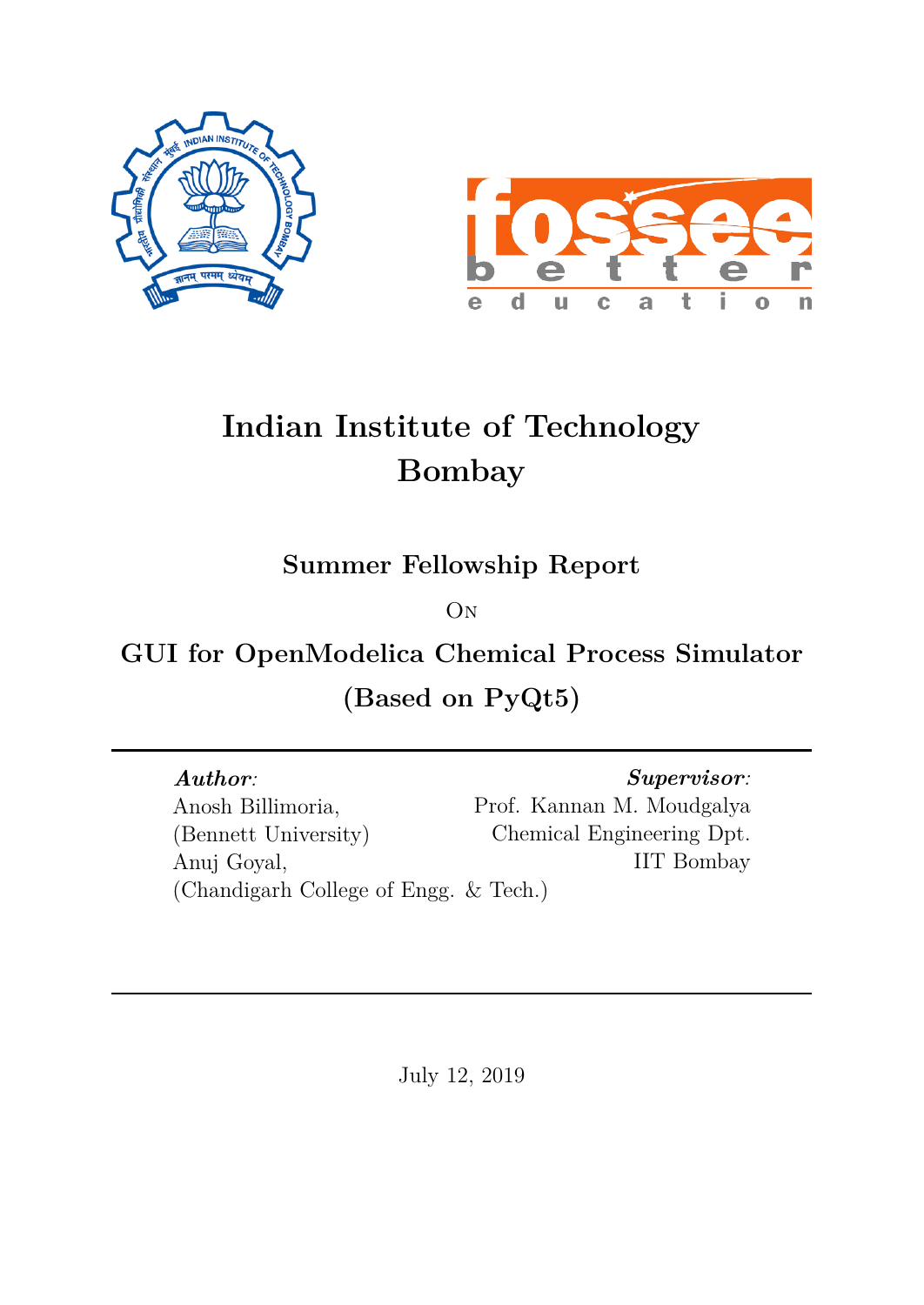# **Acknowledgement**

We would like to take this opportunity to express our greatest gratitude to our mentor, Mr. Pravin Kumar Dalve for guiding, supporting and helping us in every possible way. We were extremely fortunate to have him as our mentor as he provided insightful solutions to problems faced by us thus contributing immensely towards the completion of this project. We would like to thank FOSSEE Team and IIT Bombay for giving us this opportunity and providing a platform to exhibit our skills. We would also like to express our deepest gratitude to the faculty of our respective universities for giving us an opportunity to be a part of this fellowship.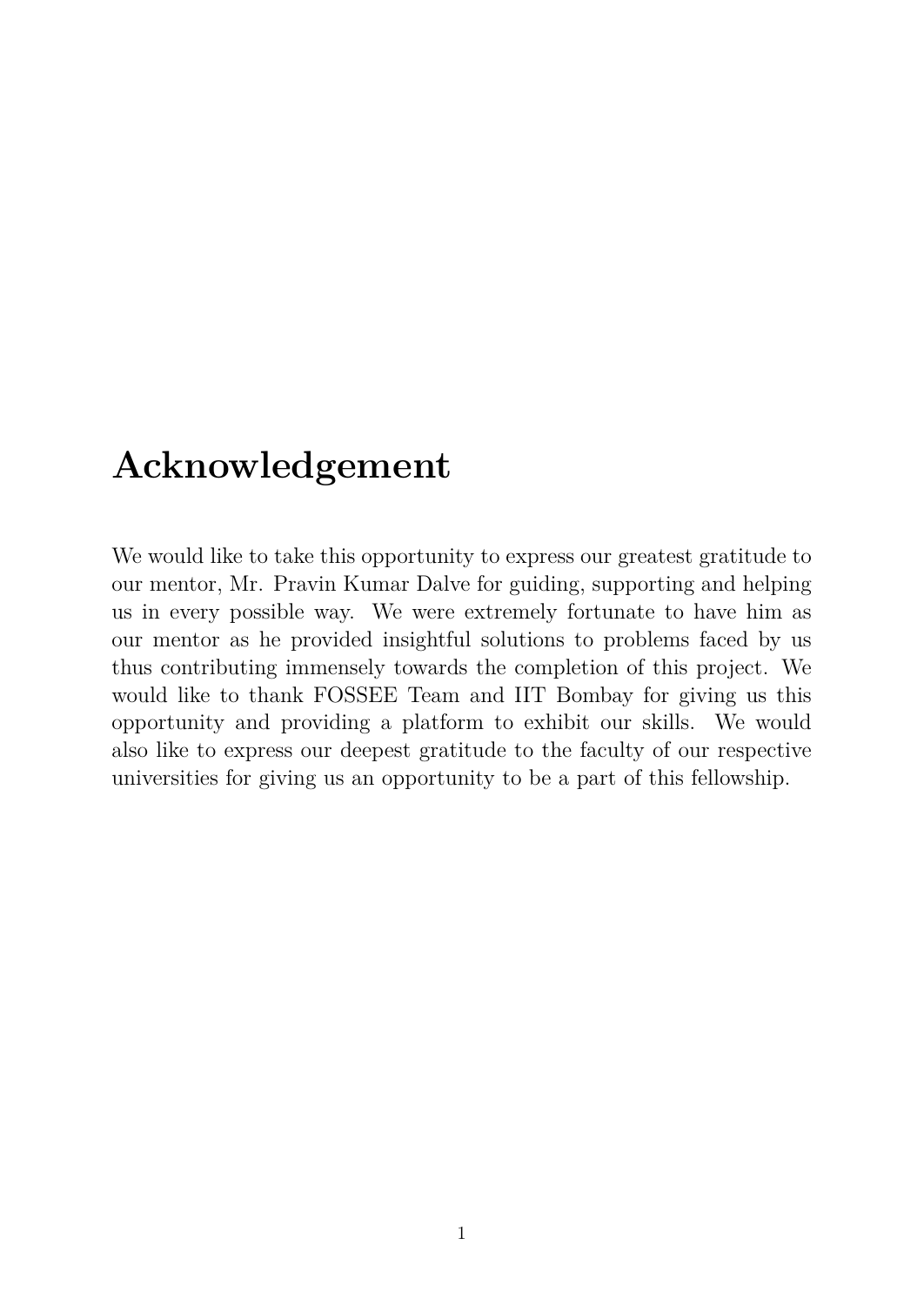# **Contents**

| 1                      | Introduction     |                         |                         |  |  |  |
|------------------------|------------------|-------------------------|-------------------------|--|--|--|
|                        | 1.1              |                         | 3                       |  |  |  |
|                        | 1.2              |                         | 3                       |  |  |  |
| $\overline{2}$         |                  | <b>Technology Stack</b> | $\overline{\mathbf{4}}$ |  |  |  |
|                        | 2.1              |                         | $\overline{4}$          |  |  |  |
|                        | 2.2              |                         | $\overline{4}$          |  |  |  |
|                        | 2.3              |                         | $\overline{4}$          |  |  |  |
|                        | 2.4              | Git:                    | $\overline{5}$          |  |  |  |
| 3                      |                  | Implementation          | $\overline{5}$          |  |  |  |
| $\boldsymbol{\Lambda}$ |                  | Features                | $\overline{7}$          |  |  |  |
|                        | 4.1              |                         | $\overline{7}$          |  |  |  |
|                        | 4.2              |                         | $\overline{7}$          |  |  |  |
|                        | 4.3              |                         | 8                       |  |  |  |
|                        | 4.4              |                         | 8                       |  |  |  |
|                        | 4.5              |                         | 9                       |  |  |  |
|                        | 4.6              | Result                  | 9                       |  |  |  |
|                        | 4.7              |                         | 10                      |  |  |  |
| 5                      | Simulation<br>10 |                         |                         |  |  |  |
|                        | 5.1              |                         | 10                      |  |  |  |
|                        | 5.2              |                         | 11                      |  |  |  |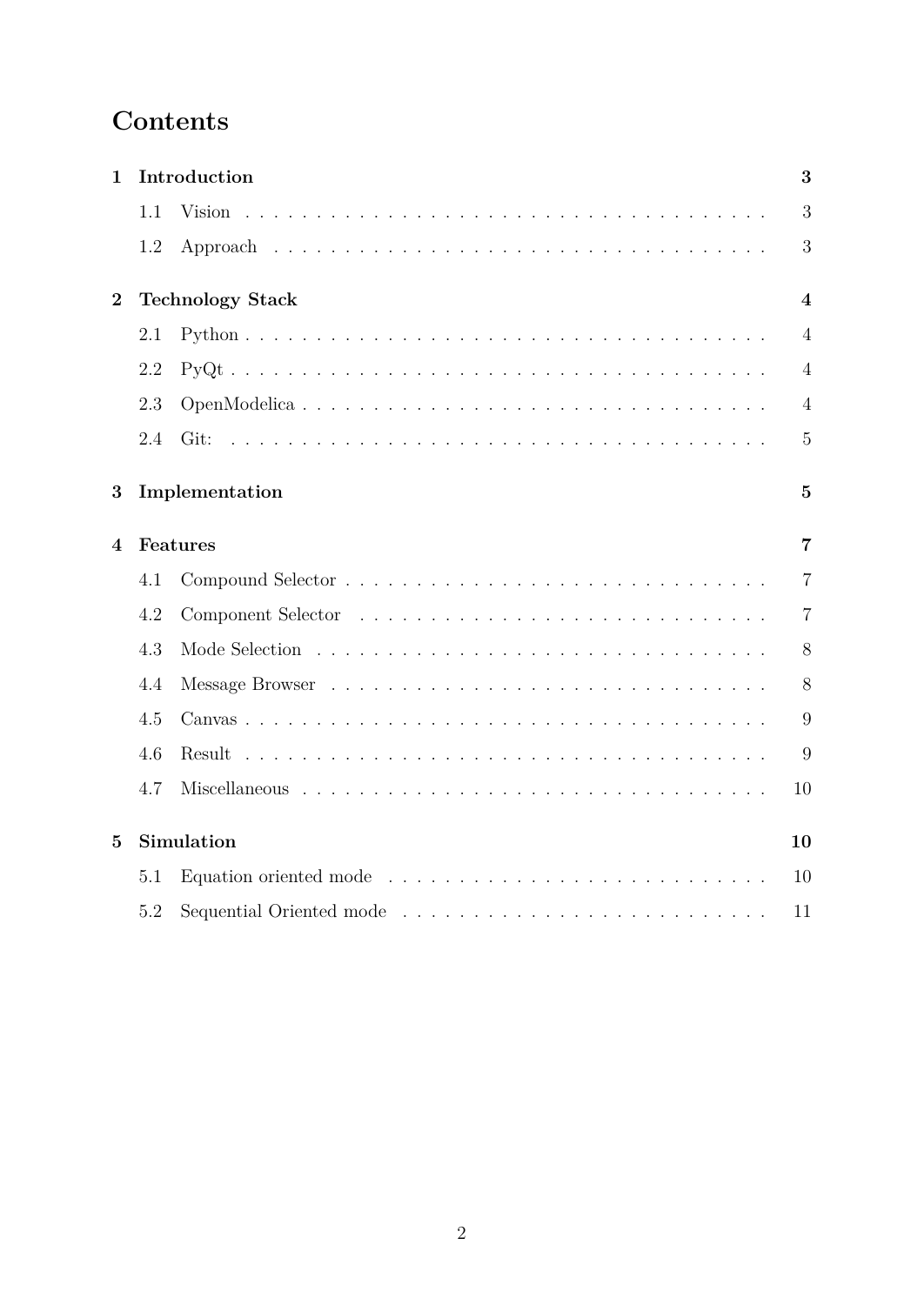# <span id="page-3-0"></span>**1 Introduction**

OPENMODELICA is an open-source Modelica-based modeling and simulation environment intended for industrial and academic usage. Its long-term development is supported by a non-profit organization – the Open Source Modelica Consortium (OSMC).

Our GUI for OM chemical simulator is responsible for implementing the usage of OMChemSim library created by FOSSEE team.

### <span id="page-3-1"></span>**1.1 Vision**

The existing process of creating chemical simulations requires the knowledge of, how to use the openmodelica and learn the syntax of correctly writing code that implements the library and creates flowsheet model.

Once the model is created openmodelica provides only solution in Equation Oriented Mode only. This creates a problem in getting the final solution to converge in most cases.

Chemical simulation of dynamic nature requires a Sequential Oriented Mode, wherein each unit operation must be simulated in isolation with respect to the other.

After successful simulation openmodelica provides a tree structure of viewing the result variables with not a lot of explanation of what they might be or belong to. So, having component wise result selection screen was our goal, with well-defined titles for each result variable

We aim to eliminate the hassle of learning a coding paradigm for chemical engineers and layman enthusiasts who may want to simulate any process.

# <span id="page-3-2"></span>**1.2 Approach**

We have used the python language to create and system involving an object-oriented approach to each of the components, their connections and defining properties of each of them.

Our primary graphical view and UI was built using PyQt5 which is a python wrapper library over the  $C/C++$  Qt framework.

The GUI empowers user to select compounds from a wide database by searching its name and corresponding properties. Further select the specific components required for the flowsheet model and connections by a simple click and drag.

Parameters and modes of these components can be edited to users will. Adding and removing of components is fluently implemented.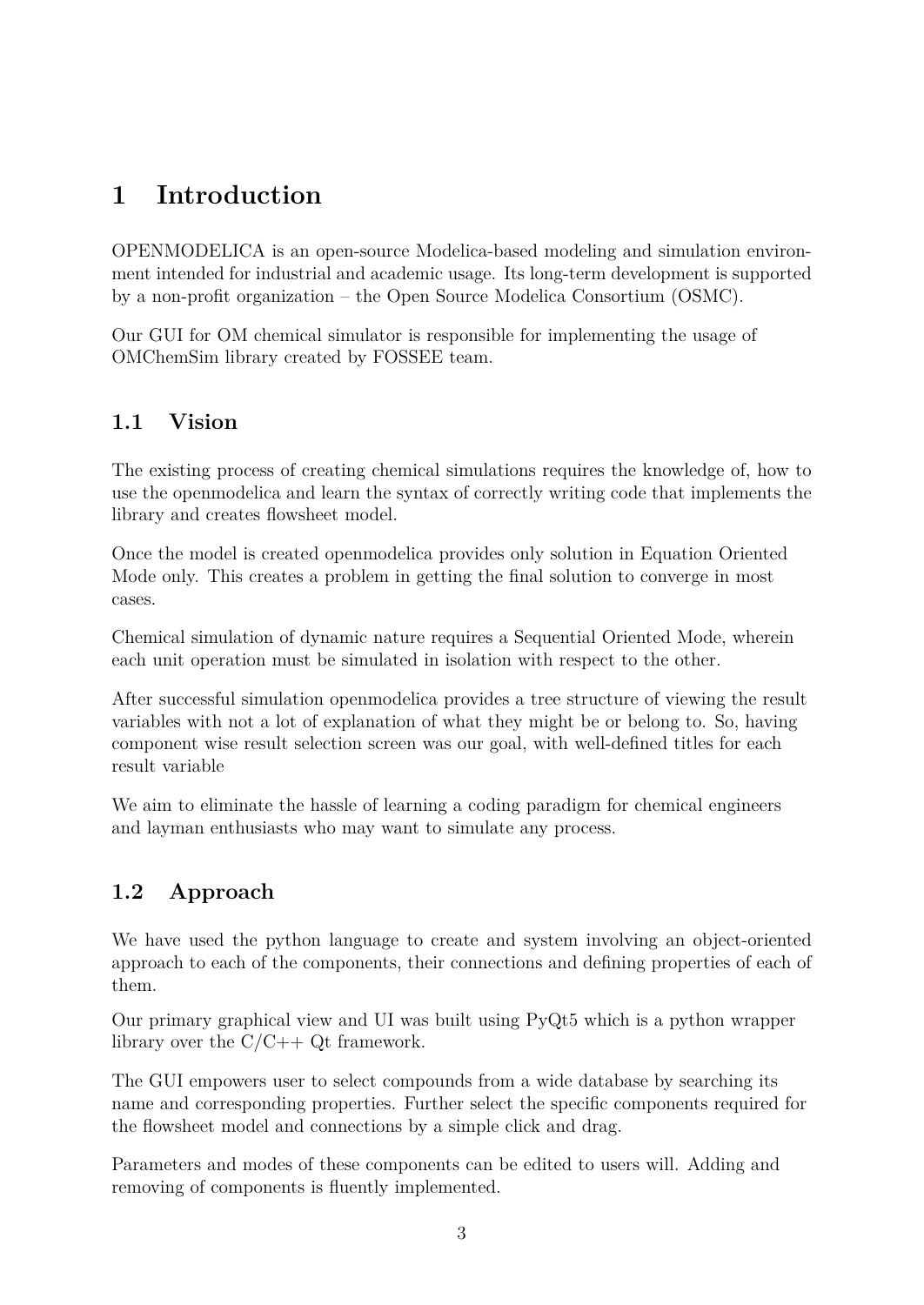We have separate triggers for Sequential oriented and Equation oriented mode of solving. The visual order appearing on screen is implemented as the standard order for Sequential oriented simulation.

We have managed to separate the result variables for each component and display them to the user.

A messages window reflects every action made by the user as a feedback for successful action.

# <span id="page-4-0"></span>**2 Technology Stack**

The technologies that we used for the development of the GUI Software.Following are the technology stack we have use:

### <span id="page-4-1"></span>**2.1 Python**

Python is an interpreted, high-level, general-purpose programming language. Created by Guido van Rossum and first released in 1991, Python's design philosophy emphasizes code readability with its notable use of significant whitespace.

# <span id="page-4-2"></span>**2.2 PyQt**

PyQt is a Python binding of the cross-platform GUI toolkit Qt, implemented as a Python plug-in. PyQt is free software developed by the British firm Riverbank Computing.

We used Latest version of PyQt i.e PyQt5. PyQt5 is a comprehensive set of Python bindings for Qt v5. It is implemented as more than 35 extension modules and enables Python to be used as an alternative application development language to C++ on all supported platforms including iOS and Android.

# <span id="page-4-3"></span>**2.3 OpenModelica**

OpenModelica is a free and open source environment based on the Modelica modeling language for modeling, simulating, optimizing and analyzing complex dynamic systems. This software is actively developed by Open Source Modelica Consortium, a non-profit, non-governmental organization.

We used the om compiler for doing calculations and generating desired output. This is also a pre-requisite to our GUI application.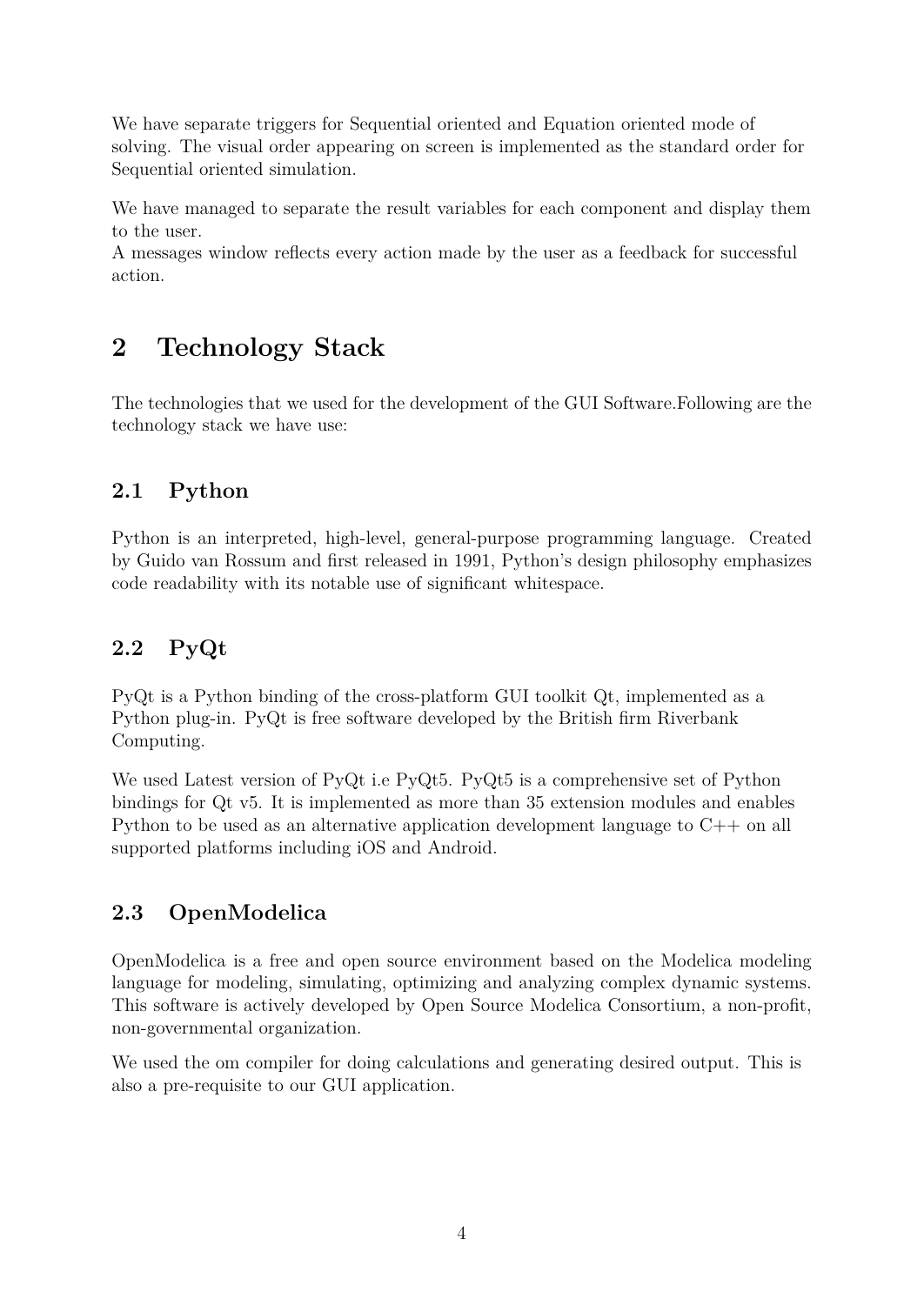### <span id="page-5-0"></span>**2.4 Git:**

Git is a distributed version-control system for tracking changes in source code during software development. It is designed for coordinating work among programmers, but it can be used to track changes in any set of files. Its goals include speed, data integrity, and support for distributed, non-linear workflows.

We Used Github for the Git Version Control System.

# <span id="page-5-1"></span>**3 Implementation**

We can model our application in the following manner.



Front End: Using the power of Graphic widgets from PyQt5 we have created separate handlers for lines, component icons, and sockets.

Any interaction of the icons with the user is an input taken seriously and must be collected.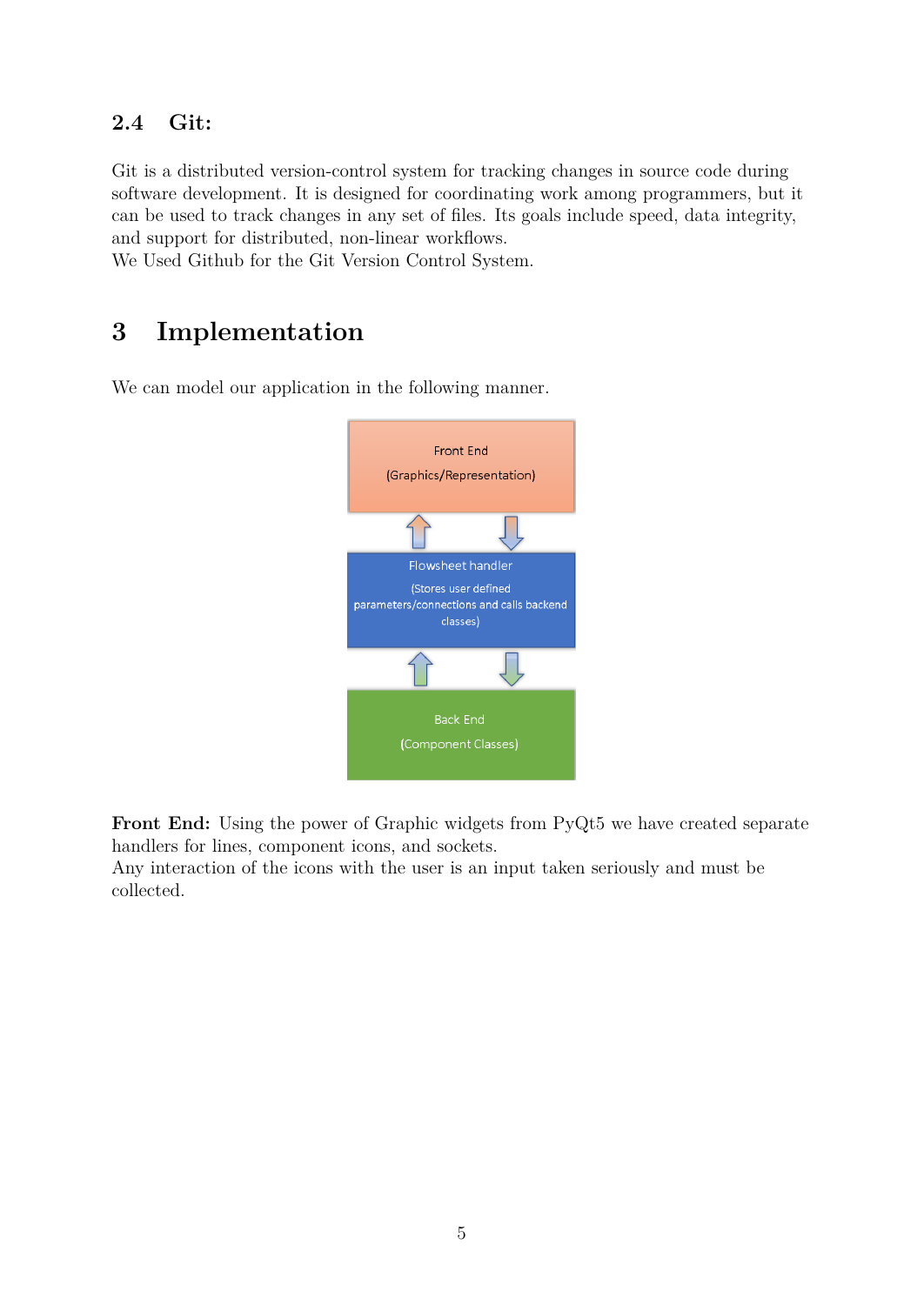#### **Interactions may include:**

- Add new component (Material Streams or Unit Operations
- Removing a component
- Editing parameters according to mode selected
- Making the connections between each component
- Compound selection

**Flowsheet Handler:** A single class connecting the user inputs and necessary backend functionality. This handler brings the user input to of each component representation to its specific object instances. For sending it over to the writing of the (.mo) script file which will ultimately run on the Openmodelica compiler installed on the system.

**Back End:** This involves all the classes whose object instances have been feed with user input and flowsheet design details. Every component is responsible for writing its definition in these files and the corresponding equations demanded by the Openmodelica syntax.

| <b>A</b> MainWindow                                                                                                                                                          | σ<br>$\times$                           |
|------------------------------------------------------------------------------------------------------------------------------------------------------------------------------|-----------------------------------------|
| File Edit View Simulation Compounds Help<br>$\begin{array}{ c c c c c }\hline \textbf{1} & \textbf{0} & \textbf{0} & \textbf{0} & \textbf{0} & \textbf{0}\hline \end{array}$ |                                         |
|                                                                                                                                                                              | $B \times$<br><b>Component Selector</b> |
|                                                                                                                                                                              | <b>Streams</b>                          |
|                                                                                                                                                                              | $\rightarrow$ MatStm                    |
|                                                                                                                                                                              | <b>Mixer/Splitter</b>                   |
|                                                                                                                                                                              | Mixer                                   |
|                                                                                                                                                                              | Splitter                                |
|                                                                                                                                                                              | <b>Exchangers</b>                       |
|                                                                                                                                                                              | $\mathcal{A}$<br>Heater                 |
|                                                                                                                                                                              | $\infty$ Cooler                         |
|                                                                                                                                                                              | <b>Separator</b>                        |
| пT<br>(m)<br>$\bar{\sigma}$ $\times$<br><b>Message Browser</b>                                                                                                               | $\sqrt{m}$ Flash                        |
|                                                                                                                                                                              | <b>Component Seperator</b>              |
|                                                                                                                                                                              | <b>Pressure Changers</b>                |
|                                                                                                                                                                              | $\times$ Valve                          |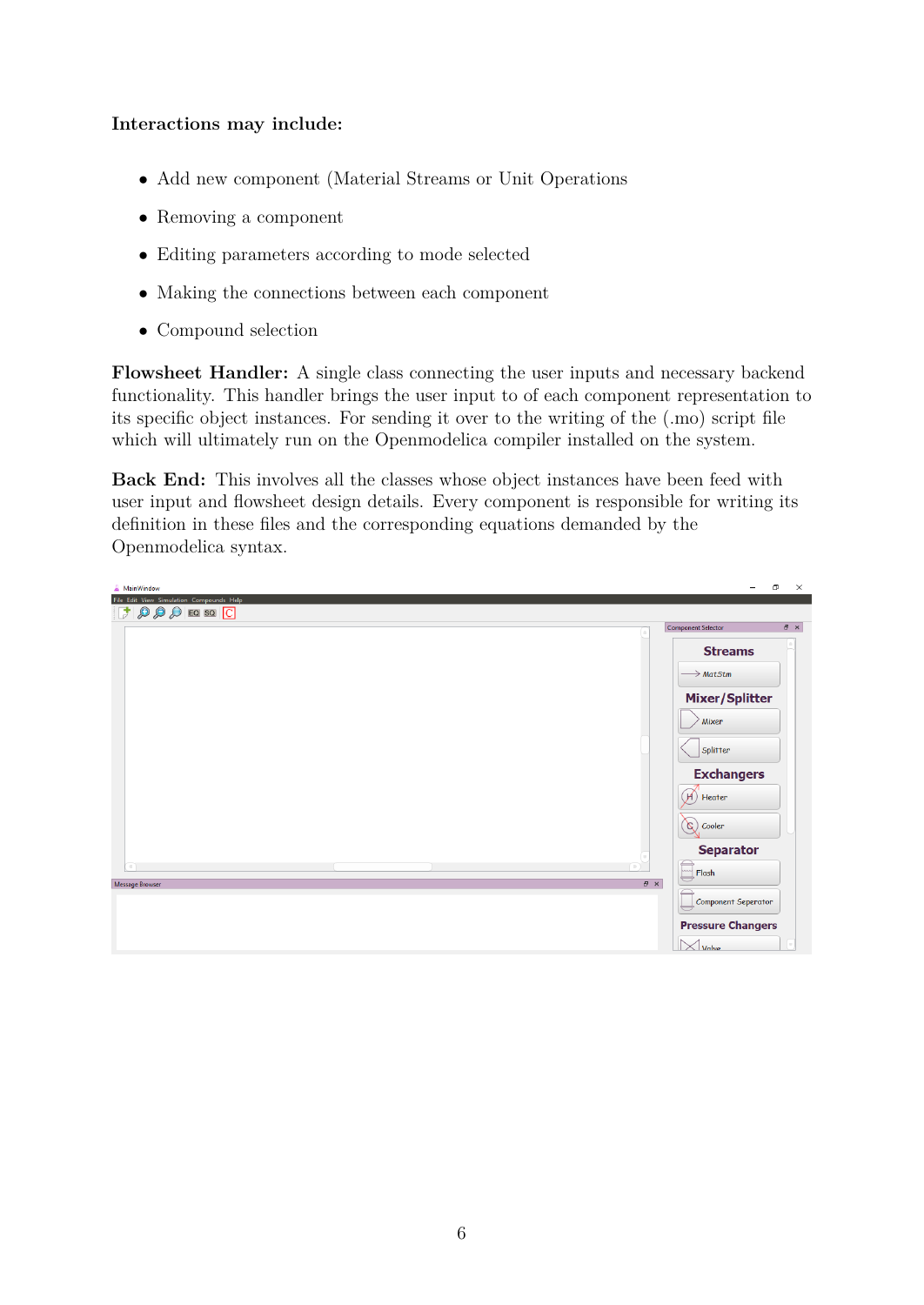# <span id="page-7-0"></span>**4 Features**

Following are the main features of The GUI application:

# <span id="page-7-1"></span>**4.1 Compound Selector**

|                                                         | Compound Selector |         |            | 7<br>$\times$                        |  |  |  |  |
|---------------------------------------------------------|-------------------|---------|------------|--------------------------------------|--|--|--|--|
| <b>Search For Compounds:</b><br><b>Select</b><br>Remove |                   |         |            |                                      |  |  |  |  |
|                                                         | CAS Number        | Name    |            | Molecular Formula   Molecular Weight |  |  |  |  |
|                                                         | 7732-18-5         | Water   | <b>HOH</b> | 18.01527999999                       |  |  |  |  |
|                                                         | $64 - 17 - 5$     | Ethanol | CH3CH2OH   | 46.06844                             |  |  |  |  |
|                                                         |                   |         |            |                                      |  |  |  |  |
| Submit<br>Cancel                                        |                   |         |            |                                      |  |  |  |  |

Compound Selector is a dialog Box in which user can select the required compounds. Compounds can be searched in autocomplete search box. After selecting the compounds user can view all the details of selected compounds like the molecular formulae, molecular weight etc. Also, user can remove the required compounds in the case not needed.

# <span id="page-7-2"></span>**4.2 Component Selector**

| <b>Component Selector</b> | Ð                        | $\times$ |
|---------------------------|--------------------------|----------|
| <b>Streams</b>            |                          |          |
| $\rightarrow$ MatStm      |                          |          |
| <b>Mixer/Splitter</b>     |                          |          |
| Mixer                     |                          |          |
| Splitter                  |                          |          |
| <b>Exchangers</b>         |                          |          |
| Heater                    |                          |          |
| Cooler                    |                          |          |
| <b>Separator</b>          |                          |          |
| Flash                     |                          |          |
| Component Seperator       |                          |          |
| <b>Pressure Changers</b>  |                          |          |
| Valve                     | $\overline{\phantom{a}}$ |          |

Component Selector is a dockWidget with a scrollable area. In this user can click on the button of the required component like Mixer ,Matsm ,Splitter etc. The respective component will be instantiated and shown on the canvas as soon as user selects the component. Component selector is the one which handles all the thing of respective components.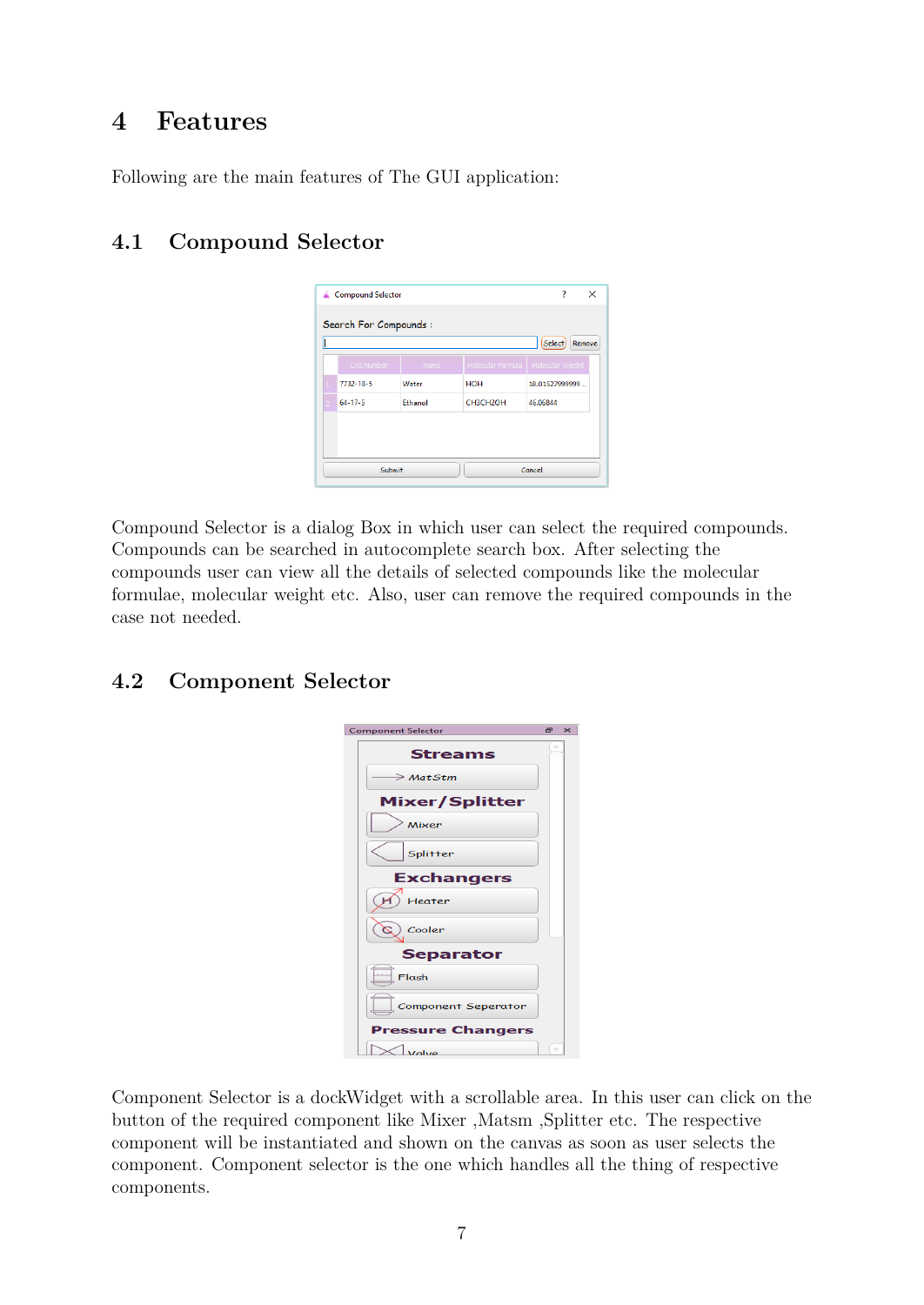### <span id="page-8-0"></span>**4.3 Mode Selection**

| MatStm1                    |        | æ. | $\mathbf{\times}$ |  |  |  |  |
|----------------------------|--------|----|-------------------|--|--|--|--|
| <b>Modes Selection</b>     |        |    |                   |  |  |  |  |
| Mode:-<br><b>PT</b>        | GO     |    |                   |  |  |  |  |
| <b>Parameter Selection</b> |        |    |                   |  |  |  |  |
| T:                         |        |    |                   |  |  |  |  |
| P:                         |        |    |                   |  |  |  |  |
| <b>Water Fraction:</b>     |        |    |                   |  |  |  |  |
| MolFlow:                   |        |    |                   |  |  |  |  |
| thermoPackage: Raoults Law |        |    |                   |  |  |  |  |
|                            |        |    |                   |  |  |  |  |
|                            |        |    |                   |  |  |  |  |
|                            |        |    |                   |  |  |  |  |
|                            |        |    |                   |  |  |  |  |
|                            | Submit |    |                   |  |  |  |  |

Some of the Unit Operations have different modes for the input parameters. So, we have set default mostly used modes for components but the user can change the modes according to needs. User can change the mode at the same place of where he/she has to input the parameters. So, that its convenient for user to change the modes.



### <span id="page-8-1"></span>**4.4 Message Browser**

Message Browser is another dockwidget window placed at the bottom. The main function of this message browser to give the feedback to the user what is done. It gives the feedback to the user with time of operations. It prints out the operations that the user has done like instantiation of the new components or connection of one component to another etc. It also gives the time taken in simulation and other things like that.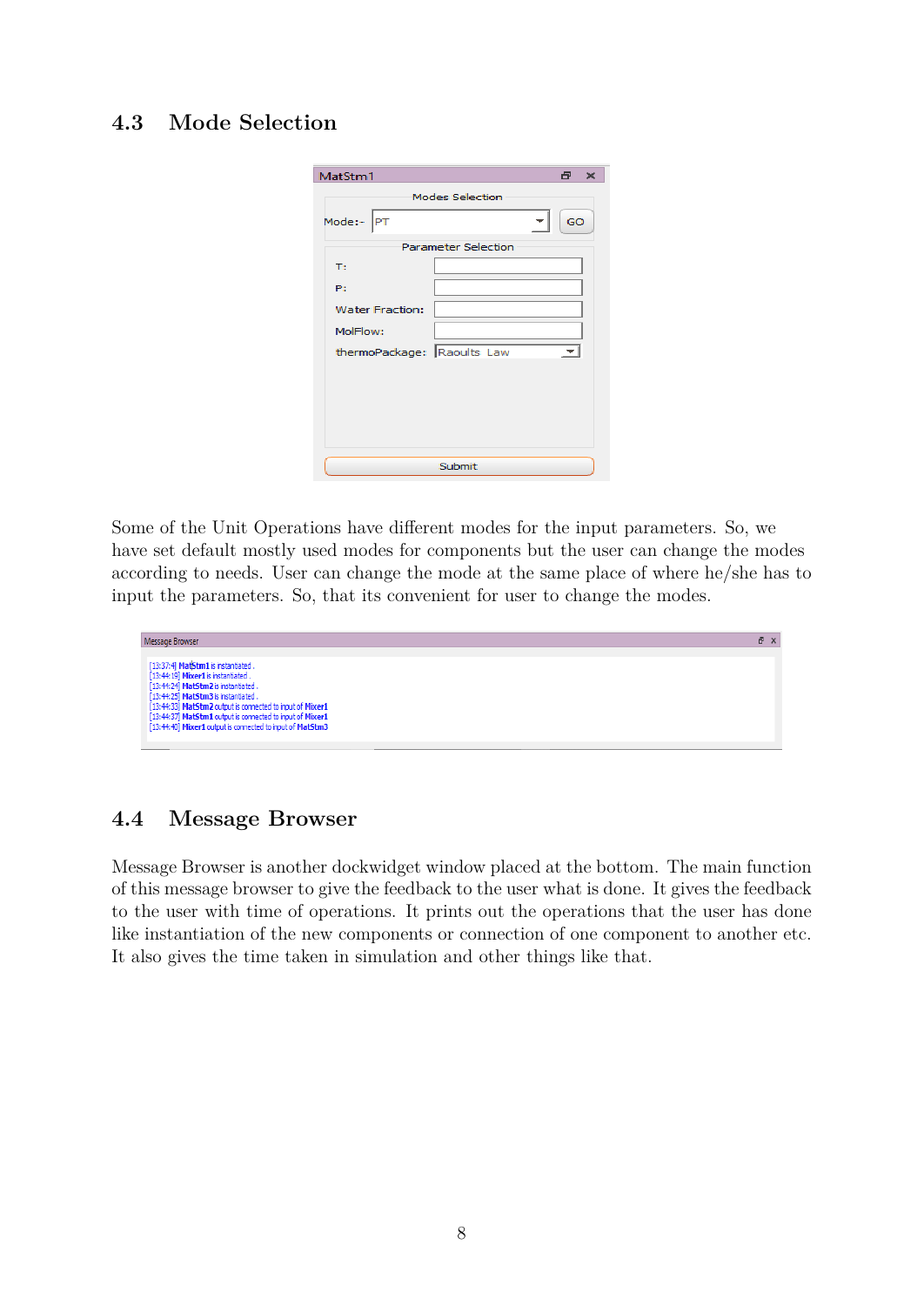#### <span id="page-9-0"></span>**4.5 Canvas**



Canvas is the area where user can draw the required flowsheet. User can connect multiple components with each other by connecting the nodes on the different components with a line. The canvas can be zoomed in or Out using buttons on the toolbar.This is the area where the flowsheet designer will spend most of his time.

#### <span id="page-9-1"></span>**4.6 Result**



Results are displayed in the Dockwidget which is viewed on the left side. Results widget will have a dropdown where user can select from the list of components, he has used and select for which the component he needs the result. User will be able to view the result that Dockwidget. We used this approach as for reference user can easily view the design he has mode on the flowsheet.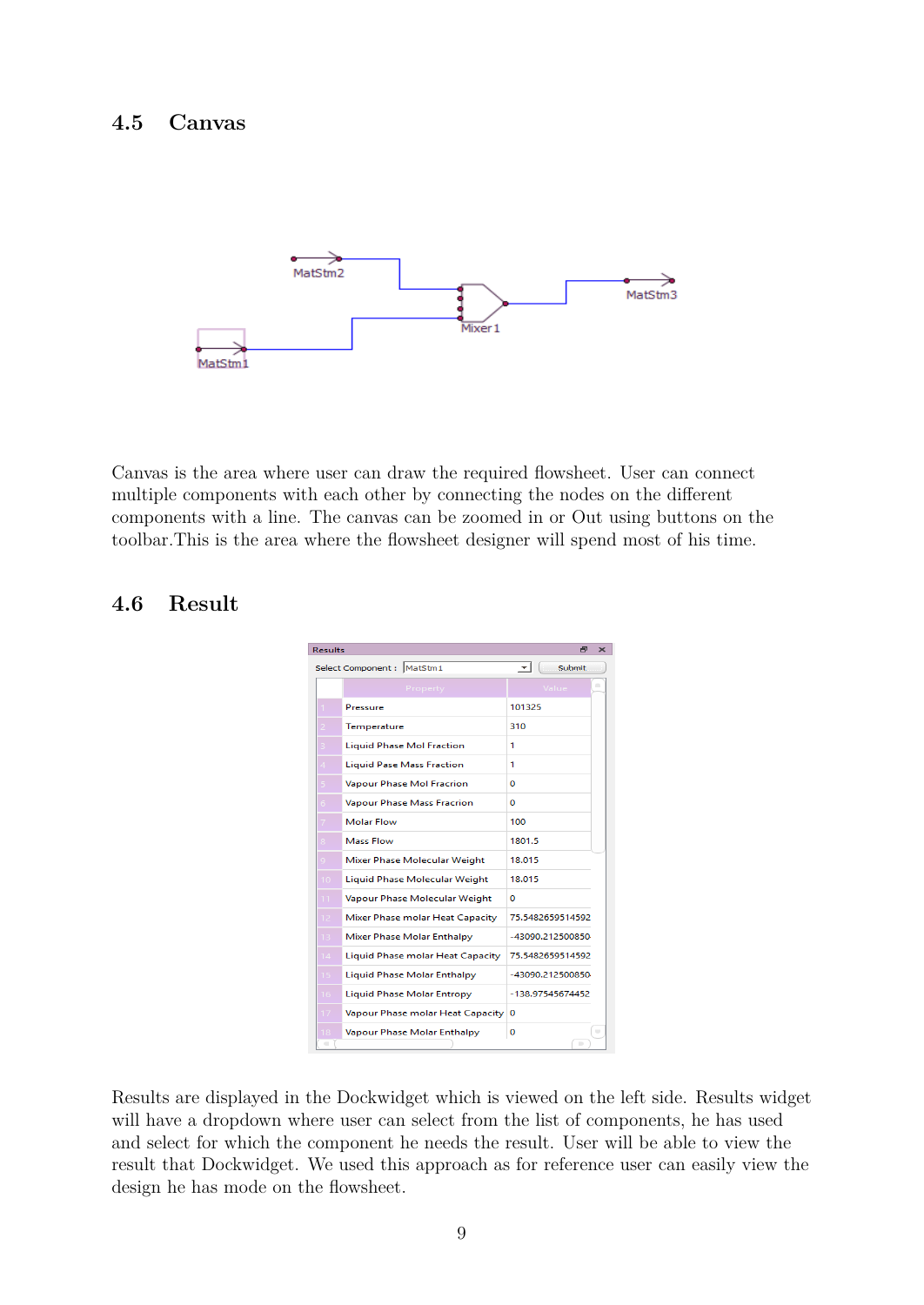# <span id="page-10-0"></span>**4.7 Miscellaneous**



- Menu Bar
- Tool Bar

# <span id="page-10-1"></span>**5 Simulation**



# <span id="page-10-2"></span>**5.1 Equation oriented mode**

Once all user input for each component is received and every connection is duly made user will click on the simulation button for equation oriented solution. In doing so a flowsheet with the extension of (.mo) is created within the directory structure. At the same time a file with extension (.mos) is also created which holds all necessary commands for the Open modelica compiler installed on the system. We instruct the compiler to load the following dependencies in order. Modelica, package.mo and flowsheet.mo then a command for simulate.

OM provides the output in various formats such as (.mat),(.plt) and .(.csv). We continue our program flow with the (.csv) file and print results onto the screen with clear formatting of each variable and it's full name.